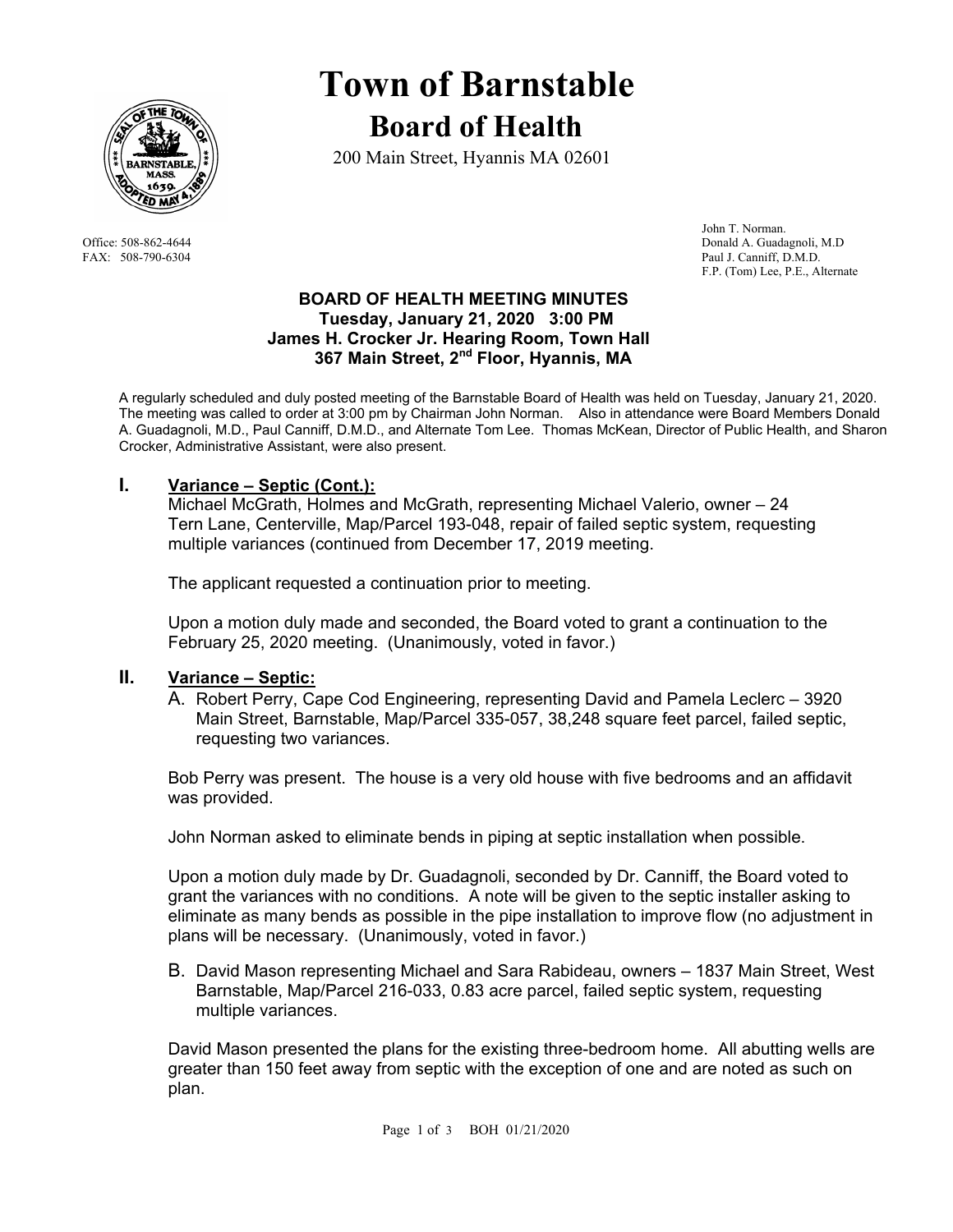Upon a motion duly made by Dr. Guadagnoli, seconded by Dr. Canniff, the Board voted to grant the variances with no conditions. (Unanimously, voted in favor.)

#### **III. Informal Discussion:**

John O'Dea, Sullivan Engineering, and Jeffrey Kaschuluk, owner – 58 Wianno Avenue, Osterville, Map/Parcel 141-003.

John O'Dea and owner, Jeffrey Kaschuluk were present. They described their goal to replace the current home in need of repair with the historical home at 554 Wianno Avenue and to purchase the property at 68 Wianno Avenue. The current lots have been used as 7 bedrooms and 1300 square feet of office which is approximately 880 gallons/day. The location is business zoned and can fit 7 individual lots with septic systems and would be allowed to have 3 bedrooms on each lot for a total of 21 bedrooms. The house from 554 Wianno is one lot width outside the Estuary Zone while 58 Wianno Avenue is one lot width inside the zone.

Mr. Kaschuluk mentioned the 554 Wianno owners is reducing their flow amount. They do not want a home that large.

Zenas Crocker encouraged the Board to be careful of approvals in this zone.

The Board members gave their general comments at this time. Mr. Norman said with the intensive use, if a formal plan comes to the Board, he'd want an Innovative/Alternative (I/A) system. Dr. Canniff and Mr. Lee expressed that they would be interested in having the lot used with the current level of flow. Dr. Guadagnoli, as well, was concerned with the level of flow increase. One suggestion was to utilize nitrogen aggregation using another lot within the same zone.

#### **IV. Bedroom Discrepancy (Cont.):**

Henrique Sousa, new owner, and Maureen Shea - 7 Erin Lane, Hyannis, Map/Parcel 291- 017, 2 versus 4 Bedrooms, continued from December 17, 2019 meeting.

Henrique Sousa and Maureen Shea spoke of the predicament the owner is in as he found out just 7 days before closing that the septic failed and an escrow was established to fix the septic. He was under the understanding that it was to be a four bedroom. If built today, its zone would only allow 2 bedrooms and the old permit appears to be for 2 bedrooms but difficult to assess whether it was expected to be built out later as a four as all the other 9 homes in development on street are all four bedrooms.

The Board discussed their concerns. The program which Zenas Crocker is currently accepting applicants for was brought up. The pilot program is for the Nitro system and he would be willing to see if they could get into the pilot program and Mr. Crocker's program would help bridge the gap of cost between what is held in escrow and the cost of this I/A system. Mr. Crocker believes the ongoing maintenance would be very minimal as it is a standard septic system with an additional tank and with the use of wood chips.

Upon a motion duly made by Dr. Canniff, seconded by Dr. Guadagnoli, the Board voted to approve the four bedroom classification pending the submission and permitting of the innovative/alternative (I/A) system which reduces nitrogen flow to less than 10 mg/liter at the downgradient property line and would be maintained in perpetuity with the property through a deed restriction or, otherwise, must be reduced to a three bedroom. (Unanimously, voted in favor.)